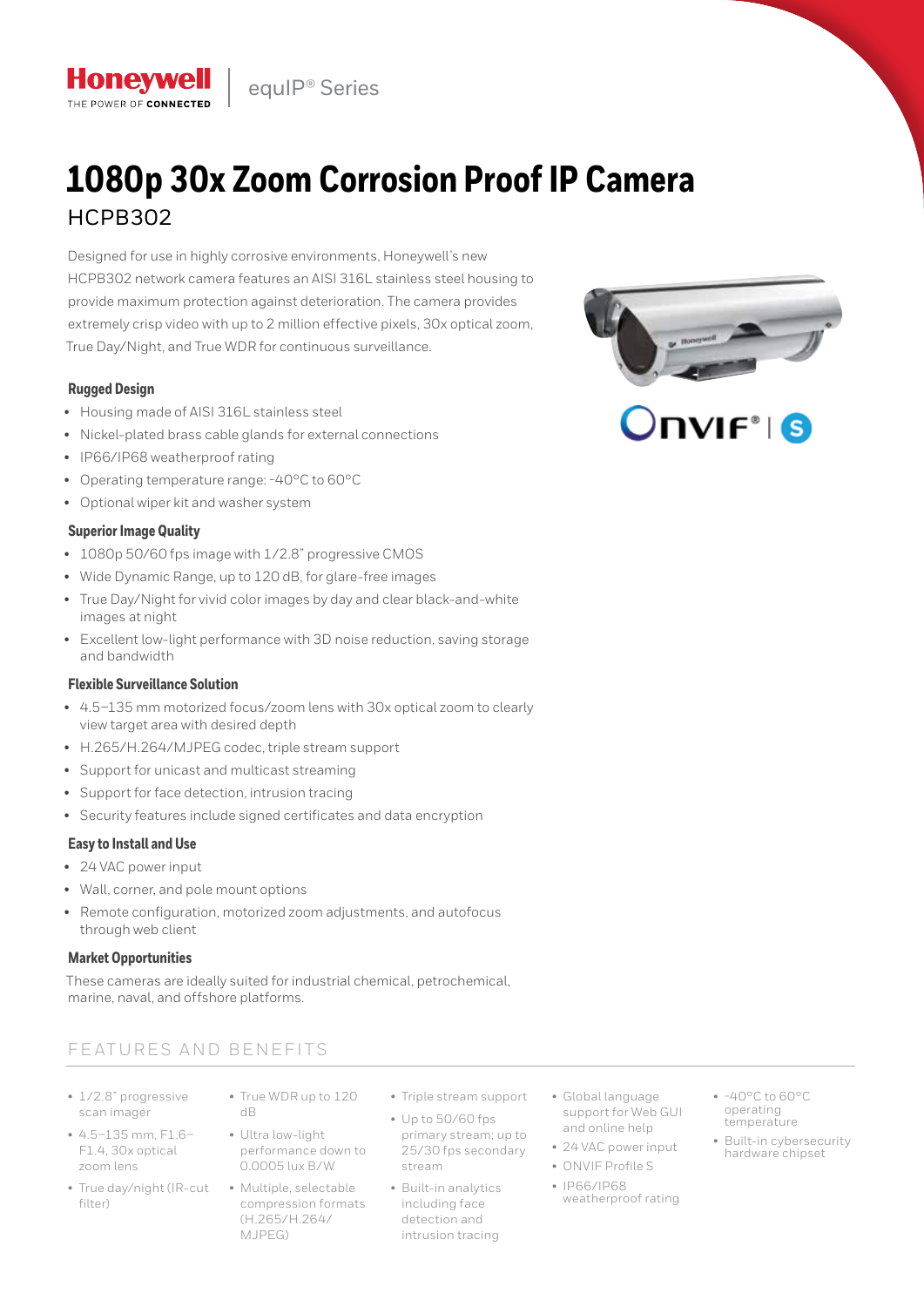# **Corrosion-Proof IP Camera**

FEATURES

# **Security Features**

The camera can be configured to automatically detect and respond to events such as motion in the scene and/ or camera tampering. Automated responses include sending a notification through email, FTP, and/or HTTP, and sending a still image of the event through email and/or FTP. Setup can be done through a web client.



# DIMENSION

184

**HCPB302**

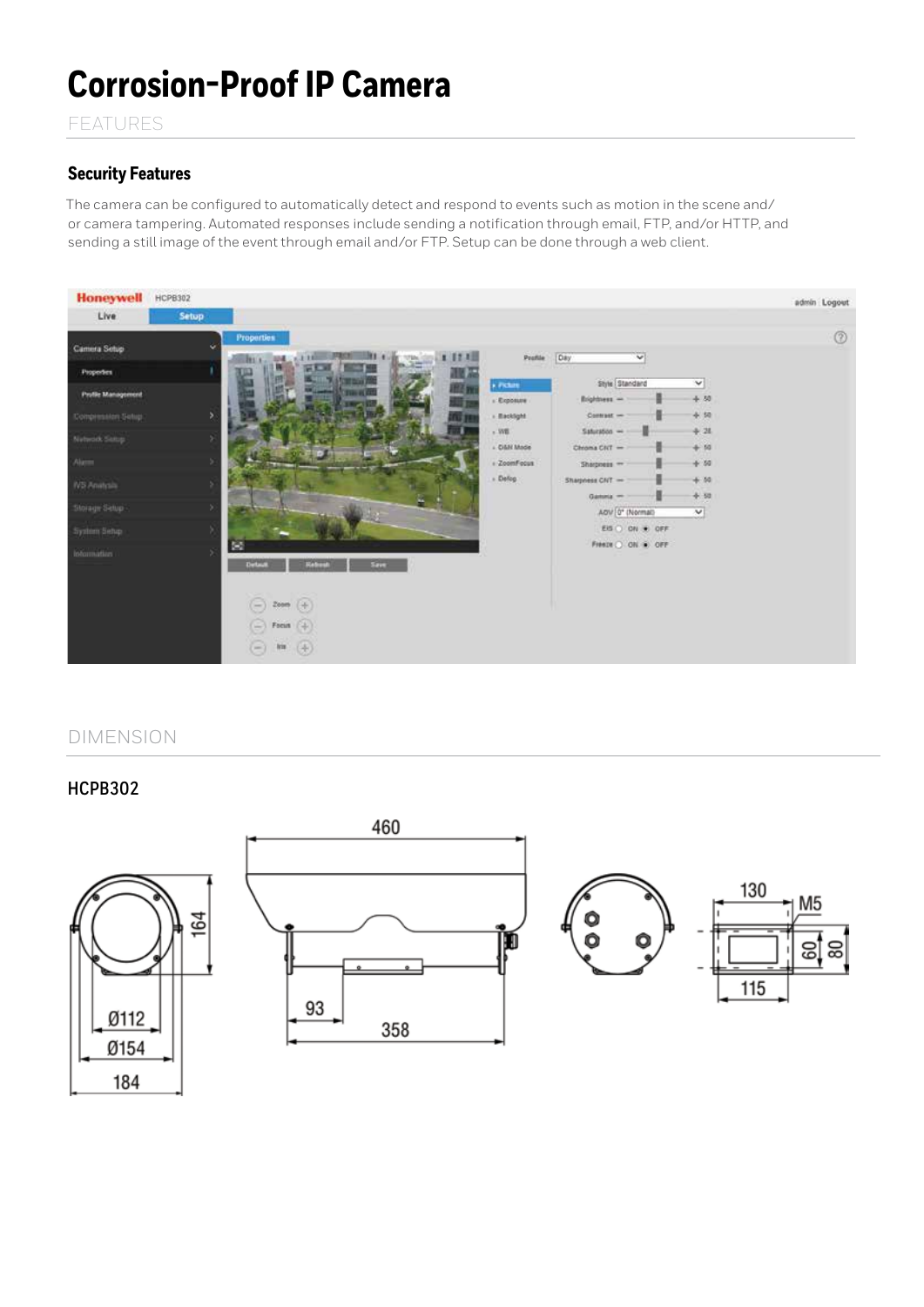# **Corrosion-Proof IP Camera**

SPECIFICATIONS

| <b>CAMERA</b>                     |                                                                                                                                                                                                                                                                                                                                                                 |  |
|-----------------------------------|-----------------------------------------------------------------------------------------------------------------------------------------------------------------------------------------------------------------------------------------------------------------------------------------------------------------------------------------------------------------|--|
| Image Sensor                      | 1/2.8* Sony Progressive CMOS                                                                                                                                                                                                                                                                                                                                    |  |
| Optical Zoom                      | 30x                                                                                                                                                                                                                                                                                                                                                             |  |
| Digital Zoom                      | 16x                                                                                                                                                                                                                                                                                                                                                             |  |
| Number of Pixels                  | 1920 (H) × 1080 (V)                                                                                                                                                                                                                                                                                                                                             |  |
| Shutter WDR                       | 120 dB                                                                                                                                                                                                                                                                                                                                                          |  |
| S/N RATIO                         | 55 dB or more (AGC off)                                                                                                                                                                                                                                                                                                                                         |  |
| Minimum<br>Illumination           | 0.005 lux (color), 0.0005 lux (B/W) @ F1.6                                                                                                                                                                                                                                                                                                                      |  |
| Lens                              | 4.5–135 mm, F1.6–F4.4                                                                                                                                                                                                                                                                                                                                           |  |
| Angle of View                     | H: 62.35°-2.53°<br>V: 37.87°-1.79°                                                                                                                                                                                                                                                                                                                              |  |
| Electronic Shutter<br>Speed       | 1/1-1/30 000 s                                                                                                                                                                                                                                                                                                                                                  |  |
| Day/Night                         | Auto/Color/BW                                                                                                                                                                                                                                                                                                                                                   |  |
| Backlight<br>Compensation         | BLC/HLC/WDR (120 dB)                                                                                                                                                                                                                                                                                                                                            |  |
| White Balance                     | Auto/Indoor/Outdoor/ATW/Manual                                                                                                                                                                                                                                                                                                                                  |  |
| Noise Reduction                   | 3DNR                                                                                                                                                                                                                                                                                                                                                            |  |
| Electronic Image<br>Stabilization | On/Off                                                                                                                                                                                                                                                                                                                                                          |  |
| Defog                             | On/Off                                                                                                                                                                                                                                                                                                                                                          |  |
| <b>OPERATION</b>                  |                                                                                                                                                                                                                                                                                                                                                                 |  |
| Privacy Masks                     | 24                                                                                                                                                                                                                                                                                                                                                              |  |
| Motion Detection                  | On/Off                                                                                                                                                                                                                                                                                                                                                          |  |
| Video Analytics                   | Intrusion trace*; face detection                                                                                                                                                                                                                                                                                                                                |  |
| Event                             | Intrusion; face detection; motion detect; video<br>tamper; IP address conflict; illegal access                                                                                                                                                                                                                                                                  |  |
| <b>Event Notification</b>         | Record to FTP, relay output, email, snapshot                                                                                                                                                                                                                                                                                                                    |  |
| <b>IP SPECIFICATIONS</b>          |                                                                                                                                                                                                                                                                                                                                                                 |  |
| Video Compression                 | H.265/H.264/MJPEG                                                                                                                                                                                                                                                                                                                                               |  |
| Video Streaming                   | Primary Stream: 1080p @ 50/60<br>fps; 1.3 MP/720p @ 25/30 fps<br>Second Stream: 1080p/1.3 MP/<br>720p @ 25/30 fps<br>Third Stream: D1/CIF @ 25/30 fps                                                                                                                                                                                                           |  |
| Video Resolution                  | Up to 1920 × 1080 pixels                                                                                                                                                                                                                                                                                                                                        |  |
| Interface                         | RJ45, 10/100 Mbps Ethernet                                                                                                                                                                                                                                                                                                                                      |  |
| Supported<br>Protocols**          | IPv4/v6, TCP/IP, UDP, RTP, RTSP,<br>HTTP, HTTPS, SSL, ICMP, FTP,<br>SMTP, DHCP, PPPoE, UPnP,<br>IGMP, SNMP, Bonjour, DNS,<br>DDNS, IEEE 802.1x, QoS, NTP, IP<br>Filter, ONVIF, RS485, Pelco P, Pelco D                                                                                                                                                          |  |
| Security                          | Multiple user access levels with enhanced<br>password policy, IP filtering, IEEE 802.1X,<br>strong digest authentication for access<br>permission, HTTPS, TLS1.2 only, high-<br>strength encrypted algorithm AES-256, SSH/<br>Telnet closed, FTP disabled to reduce surface<br>being attacked,<br>PCI-DSS compliant, built-in cybersecurity<br>hardware chipset |  |

| IP SPECIFICATIONS (CON'T D)                 |                                                                                                                                                                                     |  |
|---------------------------------------------|-------------------------------------------------------------------------------------------------------------------------------------------------------------------------------------|--|
| Maximum Users                               | 20 users                                                                                                                                                                            |  |
| Supported<br>Languages (Web<br>Client/Help) | English, Arabic, Czech, Dutch,<br>French, German, Italian, Japanese,<br>Korean, Polish, Portuguese, Russian,<br>Simplified Chinese, Spanish, Turkish                                |  |
| Web Browsers                                | Internet Explorer (11.0+), Firefox,<br>Chrome                                                                                                                                       |  |
| Supported OS                                | Windows 7 32-bit/64-bit                                                                                                                                                             |  |
| Communication                               | <b>ONVIF Profile S</b>                                                                                                                                                              |  |
| <b>ELECTRICAL</b>                           |                                                                                                                                                                                     |  |
| Power Source                                | 24 VAC, 2.2 A, 50/60 Hz                                                                                                                                                             |  |
| Power<br>Consumption                        | 42 W max                                                                                                                                                                            |  |
| <b>MECHANICAL</b>                           |                                                                                                                                                                                     |  |
| Dimensions                                  | 460.0 × 184.0 × 164.0 mm                                                                                                                                                            |  |
| Weight                                      | 8.5 kg                                                                                                                                                                              |  |
| Connectors                                  | Power Input: 3-pin<br>Digital Input and GND: 2-pin for reset<br>Alarm Output: 1 out<br>RS485: 2-pin, half duplex, for wiper<br>and washer<br>Network: RJ45, 10/100 Mbps<br>Ethernet |  |
| Construction                                | AISI 316L stainless steel, tempered<br>glass                                                                                                                                        |  |
| Cable Glands                                | $3 \times$ PG13.5                                                                                                                                                                   |  |
| <b>ENVIRONMENTAL</b>                        |                                                                                                                                                                                     |  |
| <b>Operating Temp</b>                       | -40°C to 60°C, cold start -20°C                                                                                                                                                     |  |
| Relative Humidity                           | 10-95%, non-condensing                                                                                                                                                              |  |
| IP66/IP68                                   | IP66/IP68                                                                                                                                                                           |  |
| <b>REGULATORY</b>                           |                                                                                                                                                                                     |  |
| Emissions                                   | EN 55032; EN 61000-6-4                                                                                                                                                              |  |
| Immunity                                    | EN 50130-4                                                                                                                                                                          |  |
| Safety                                      | EN60950-1; EN60950-22                                                                                                                                                               |  |
| RoHS                                        | EN 50581                                                                                                                                                                            |  |

\* IntrusionTrace from Xtralis. Additional license purchase required. For more information, visit https://xtralis.com/p.cfm?s=1001&p=785

\*\* Some development may be required in specific user cases to support some of these protocols in the field as they mature over time.